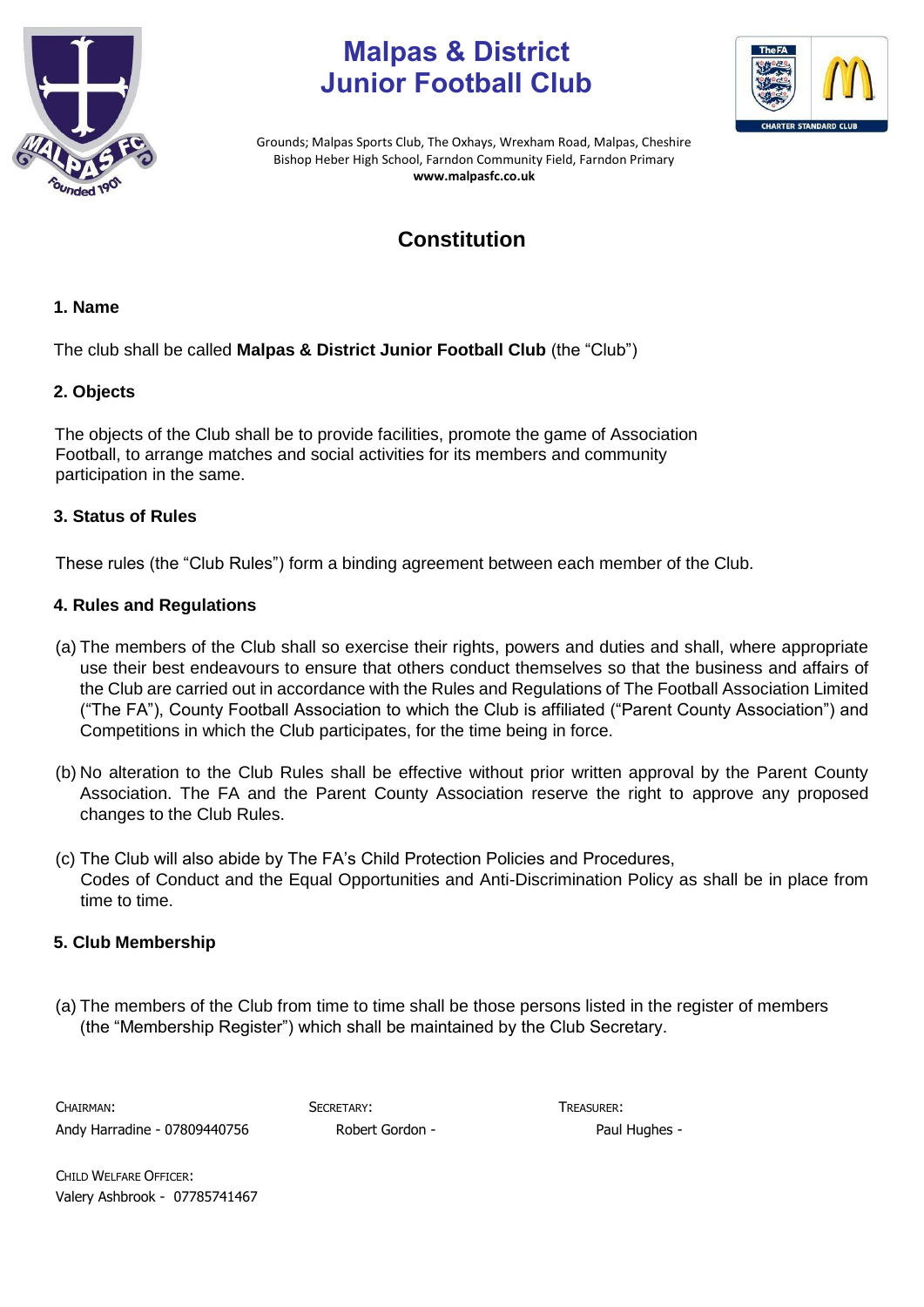- (b) Any person who wishes to be a member must apply on the Membership Application Form and deliver it to the Club. Election to membership shall be at the discretion of the Club Committee and granted in accordance with the anti-discrimination and equality policies which are in place from time to time. An appeal against refusal may be made to the Club Committee in accordance with the Complaints Procedure in force from time to time. Membership shall become effective upon an applicant's name being entered in the Membership Register.
- (c) In the event of a member's resignation or expulsion, his or her name shall be removed from the Membership Register.
- (d) The FA and Parent County Association shall be given access to the Membership Register on demand.

# **6. Annual Membership Fee**

(a) An annual fee payable by each member shall be determined from time to time by the Club Committee and set at a level that will not pose a significant obstacle to community participation. Any fee shall be payable on a successful application for membership and annually by each member. Fees shall not be repayable. Fees include a contribution to the Malpas Sports & Social Club, which entitles annual membership to that same Club for the named member.

(b) The Club Committee shall have the authority to levy further subscriptions from the members as are reasonably necessary to fulfil the objects of the Club.

# **7. Resignation and Expulsion**

- (a) A member shall cease to be a member of the Club if, and from the date on which, he/she gives notice to the Club Committee of his/her resignation. A member whose annual membership fee or further subscription is more than two (2) months in arrears shall be deemed to have resigned.
- (b) The Club Committee shall have the power to expel a member when, in its opinion, it would not be in the interests of the Club for them to remain a member. An appeal against such a decision may be made to the Club Committee in accordance with the Complaints Procedure in force from time to time.

(c) A member who resigns or is expelled shall not be entitled to claim any, or a share of any, of the income and assets of the Club (the "Club Property).

# **8. Club Committee**

- (a) The Club Committee shall consist of the following Club Officers: Chairperson, Treasurer, Secretary and Child Welfare Officer and up to 5 other members, elected at an Annual General Meeting.
- (b) Each Club Officer and Club Committee Member shall hold office from the date of appointment until the next Annual General Meeting ("AGM") unless otherwise resolved at an Extraordinary General Meeting ("EGM"). One person may hold no more than two positions of Club Officer at any time. The Club Committee shall be responsible for the management of all the affairs of the Club. Decisions of the Club Committee shall be made by a simple majority of those attending the Club Committee meeting. The Chairperson of the Club Committee meeting shall have a casting vote in the event of a tie. Meetings of

CHAIRMAN: SECRETARY: SECRETARY: TREASURER: Andy Harradine - 07809440756 Robert Gordon - Paul Hughes -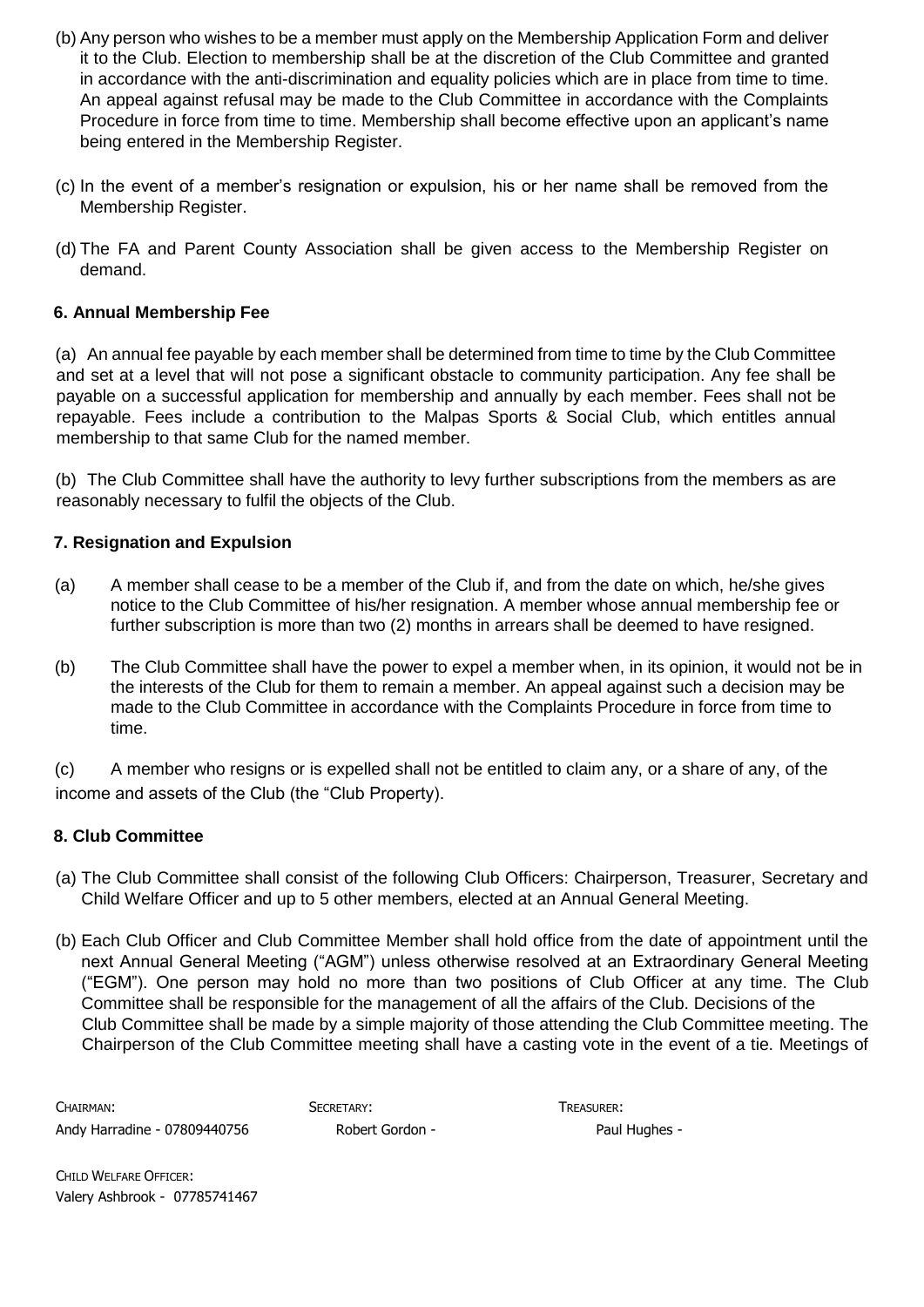the Club Committee shall be chaired by the Chairman or in their absence the Secretary or Treasurer. The quorum for the transaction of business of the Club Committee shall be three.

- (c) Decisions of the Club Committee of meetings shall be recorded in the meeting minutes, will be distributed to the coaches following meetings and copies will be held electronically by the Club Secretary.
- (d) Any member of the Club Committee may call a meeting of the Club Committee by giving not less than seven days' notice to all members of the Club Committee. The Club Committee shall hold not less than four meetings a year.
- (e) An outgoing member of the Club Committee may be re-elected. Any vacancy on the Club Committee which arises between Annual General Meetings shall be filled by a member proposed by one and seconded by another of the remaining Club Committee members and approved by a simple majority of the remaining Club Committee members.
- (f) Save as provided for in the Rules and Regulations of The FA, the Parent County Association and any applicable Competition, the Club Committee shall have the power to decide all questions and disputes arising in respect of any issue concerning the Club Rules.
- (g) The position of a Club Officer shall be vacated if such person is subject to a decision of The FA that such person be suspended from holding office or from taking part in any football activity relating to the administration or management of a football club.

# **9. Annual and Extraordinary General Meetings**

- (a) An AGM shall be held in each year to:
	- (i) receive a report of the activities of the Club over the previous year;
	- (ii) receive a report of the Club's finances over the previous year; (iii) elect the members of the Club Committee; and (iv) consider any other business.
- (b) Nominations for election of members as Club Officers or as members of the Club Committee shall be made in writing by the proposer and seconder, both of whom must be existing members of the Club, to the Club Secretary not less than 21 days before the AGM. Notice of any resolution to be proposed at the AGM shall be given in writing to the Club Secretary not less than 21 days before the meeting.
- (c) An EGM may be called at any time by the Club Committee and shall be called within 21 days of the receipt by the Club Secretary of a requisition in writing, signed by not less than five members stating the purposes for which the Meeting is required and the resolutions proposed. Business at an EGM may be any business that may be transacted at an AGM.
- (d) The Secretary shall send to each member at their last known address written notice of the date of a General Meeting (whether an AGM or an EGM) together with the resolutions to be proposed at least 14 days before the meeting.
- (e) The quorum for a General Meeting shall be five.

CHAIRMAN: SECRETARY: TREASURER: Andy Harradine - 07809440756 Robert Gordon - Paul Hughes -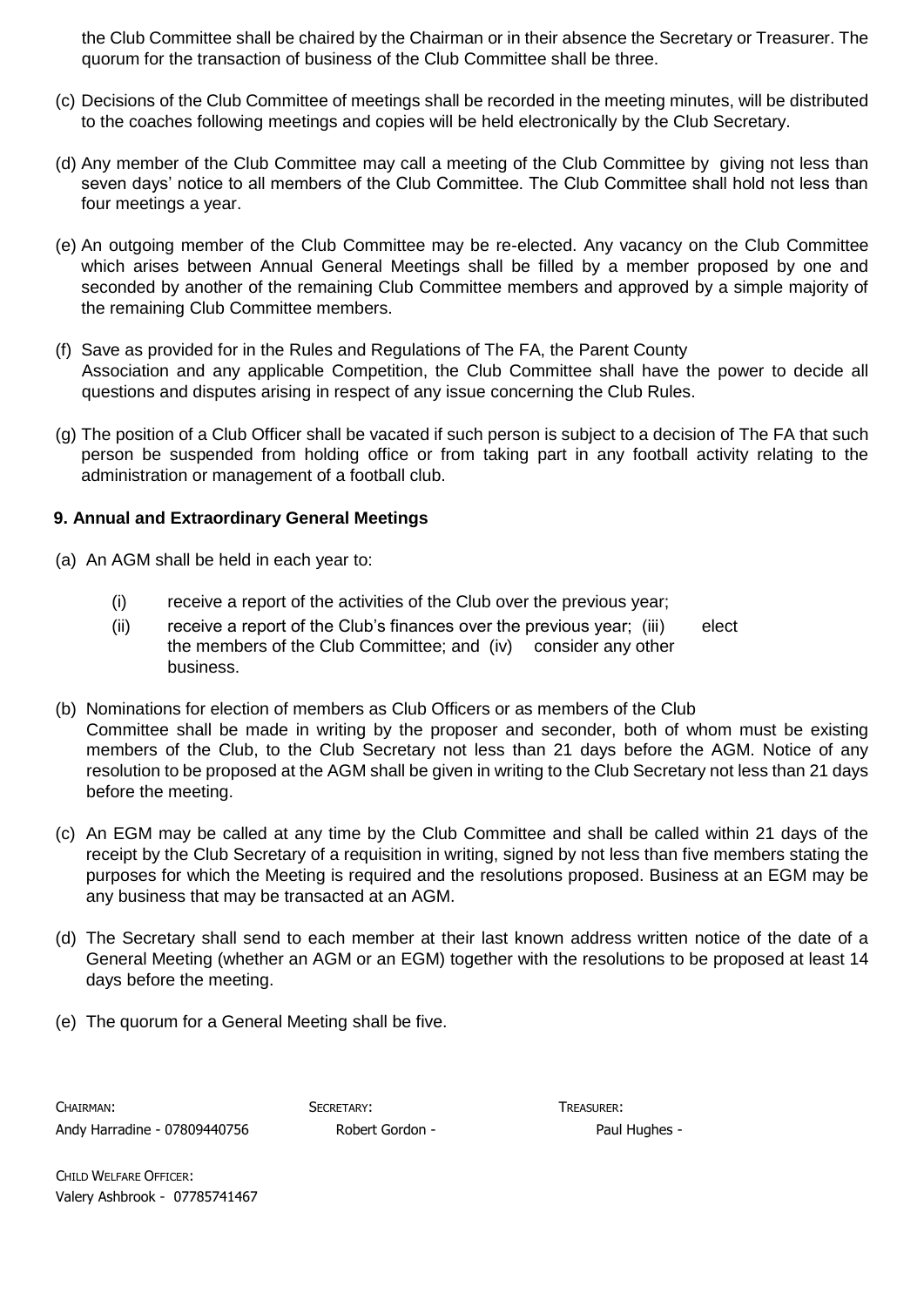(f) The Chairperson, or in their absence a member selected by the Club Committee, shall take the chair. Each member present shall have one vote and resolutions shall be passed by a

simple majority. In the event of an equality of votes the Chairperson of the Meeting shall have a casting vote.

(g) The Club Secretary, or in their absence a member of the Club Committee, shall enter Minutes of General Meetings into the Minute Book of the Club.

#### **10. Club Teams**

At its first meeting following each AGM the Club Committee shall appoint a Club member to be responsible for each of the Club's football teams. The appointed members shall be responsible for managing the affairs of the team. The appointed members shall present to the Club Committee at its last meeting prior to an AGM a written report of the activities of the team.

# **11. Club Finances**

- (a) A bank account (including on-line facilities) shall be opened and maintained in the name of the Club (the "Club Account"). Designated account signatories shall be the Club Chairperson, the Club Secretary and the Treasurer. No sum shall be drawn from the Club Account except by cheque signed by the three designated signatories or Bank Transfer authorised by the aforementioned. All monies payable to the Club shall be received by the Treasurer and deposited in the Club Account.
- (b) The Club Property shall be applied only in furtherance of the objects of the Club. The distribution of profits or proceeds arising from the sale of Club Property to members is prohibited.
- (c) The Club Committee shall have the power to authorise the payment of remuneration and expenses to any member of the Club (although a Club shall not remunerate a member for playing) and to any other person or persons for services rendered to the Club subject to appropriate evidence of expenditure.
- (d) The Club may provide sporting and related social facilities, sporting equipment, coaching, courses, insurance cover, medical treatment, away-match expenses, post-match refreshments and other ordinary benefits of Community Amateur Sports Clubs as provided for in the Finance Act 2002.
- (e) The Club may also in connection with the sports purposes of the Club:
	- (i) sell and supply food, drink and related sports clothing and equipment;
	- (ii) employ members (although not for playing) and remunerate them for providing goods and services, on fair terms set by the Club Committee without the person concerned being present;
	- (iii) pay for reasonable hospitality for visiting teams and guests; and
	- (iv) indemnify the Club Committee and members acting properly in the course of the running of the Club against any liability incurred in the proper running of the Club (but only to the extent of its assets).
- (f) The Club shall keep accounting records for recording the fact and nature of all payments and receipts so as to disclose, with reasonable accuracy, at any time, the financial position, including the assets and liabilities of the Club. The Club must retain its accounting records for a minimum of six years.
- (g) The Club shall prepare an annual "Financial Statement", in such format as shall be available from The FA from time to time. The Financial Statement shall be verified by an independent, appropriately qualified

CHAIRMAN: SECRETARY: SECRETARY: TREASURER: Andy Harradine - 07809440756 Robert Gordon - Paul Hughes -